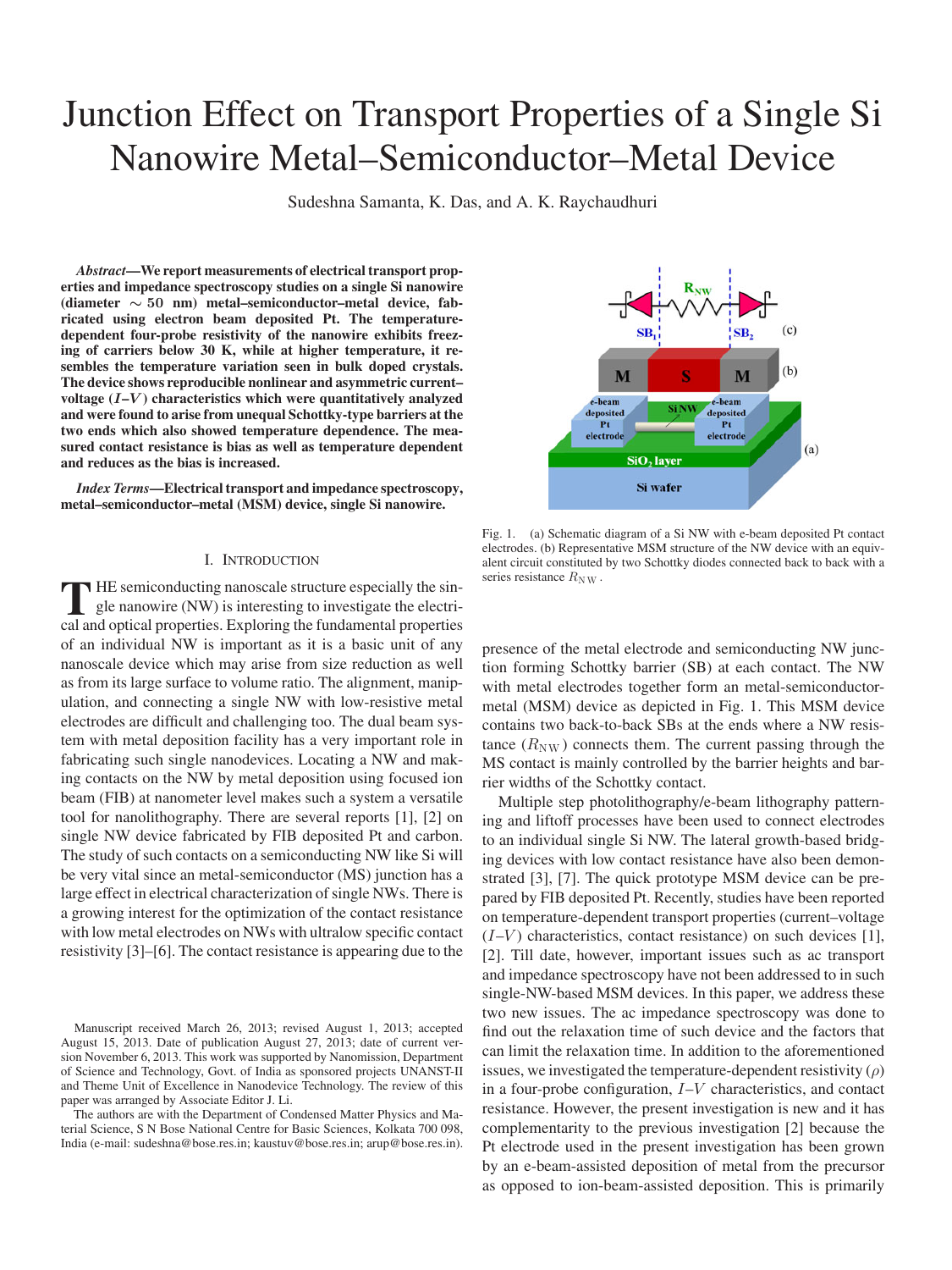

Fig. 2. SEM image of (a) single NW before device fabrication, (b) TEM image of a Si NW, (c) HRTEM image showing lattice fringes. The inset shows SAED pattern, and (d) Single Si NW device with four Pt-electrodes fabricated by e-beam-assisted deposition.

to avoid the Ga ion incorporation and ion-beam-induced amorphization of the Si NW below the contact region.

## II. EXPERIMENTAL DETAILS AND RESULTS

### *A. Growth of Si NWs and Device Fabrication*

The Si NWs were fabricated by the metal-assisted chemical etching (MACE) technique by immersing p-Si (100) wafers with resistivity of 1  $\Omega$ ·cm in a solution of 0.03 M AgNO<sub>3</sub> and 5.0 M HF in deionized water. The details of the MACE process are given elsewhere [8]. The process leads to formation of a dense array of Si NWs of diameter ranging from ∼ 20 to 100 nm and of lengths more than 10  $\mu$ m. Here, we have used a single NW of diameter  $\approx$  50 nm. The SEM image of a single NW isolated from the ensemble is shown in Fig. 2(a). A transmission microscope (TEM) image is shown in Fig. 2(b). We found the existence of an oxide layer of thickness  $\leq 2$  nm. Fig. 2(c) shows lattice fringes taken with high resolution TEM (HRTEM) and the inset shows selected-area electron diffraction (SAED) pattern. The NWs are single crystalline in nature with lattice constants 0.31 nm that matches with the Si lattice constants for  $\langle 1\ 1\ 1 \rangle$  plane.

# *B. Electrical Measurements*

*1) Electrical Transport:* The temperature (T)-dependent resistivity  $(\rho-T)$  data (obtained in a four-probe measurement) of the single Si NW from 10 to 300 K are shown in Fig. 3. The resistivity was measured with a low current of 0.5  $\mu$ A. The typical  $ρ$  of the NW at room temperature is ≈0.2–0.3 Ω⋅cm. The comparison of the  $\rho$  with resistivity of bulk Si gives us an estimate of carrier density  $n \approx 6 \times 10^{16} / \text{cm}^3$ . For 200 K  $\leq T \leq 300$  K,  $\rho$  increases with decrease of T followed by a plateau region for 30 K  $\leq T \leq$  150 K. For  $T \leq 30$  K,  $\rho$  increases very sharply with decrease of  $T$  indicating onset of carrier freeze out. (The inset of Fig. 3 shows the carrier freeze-out region.) The  $I-V$ 



Fig. 3.  $\rho$  versus T plot with current bias 0.5  $\mu$ A. Inset shows that  $\rho$  increases sharply below 30 K.



Fig. 4. Nonlinear  $I-V$  characteristics of the Si NW MSM device at different temperatures. Inset shows the data at low bias voltages  $\simeq \pm 1$  V.

measurements were performed on Si NW device by applying dc voltage  $(V)$  at different temperatures from 20 to 300 K are shown in Fig. 4. The current in the device (particularly in the low bias region  $\leq 1$  V) reduces sharply to few  $pA$  as the temperature is lowered below 70 K. Below the freeze-out temperature, there is a very little measurable device current even at a bias of 10 V. The I–V characteristics are nonlinear and asymmetrical for all the temperatures even at low voltages as shown in the inset of Fig. 4. At the highest device current (10  $\mu$ A), the current density is  $\approx 2.5 \times 10^4$  A/cm<sup>2</sup>, which is much less than the electromigration damage threshold. The recorded  $I-V$  are reversible and reproducible for a given device on temperature cycling and room storage implying the stability of the Si NW device. The analysis of the data is given in Section III.

The device configuration enables us to do two-probe as well as four-probe measurements at the same temperature in the same device. This allows us to find the contact resistance  $R_C$  as a function of bias as well as temperatures. In Fig. 5(a), we show the variation of the specific contact resistance  $\rho_C = A_C R_C$  as a function of T and the bias ( $A_C$  is the area of contact). Increase of bias reduces  $\rho_C$  substantially. We limited the analysis for bias upto 1 V, because the variation of  $\rho_C$  saturates at higher bias. The temperature dependence of  $\rho_C$  with T at bias voltage 0.4 V are shown in Fig. 5(b).  $\rho_C$  increases on cooling which is a manifestation of the enhancement of the barriers at the contacts as discussed later on.

*2) Impedance Spectroscopy:* We carried out impedance spectroscopy (using an ac bias of 0.5 V) on the Si NW device.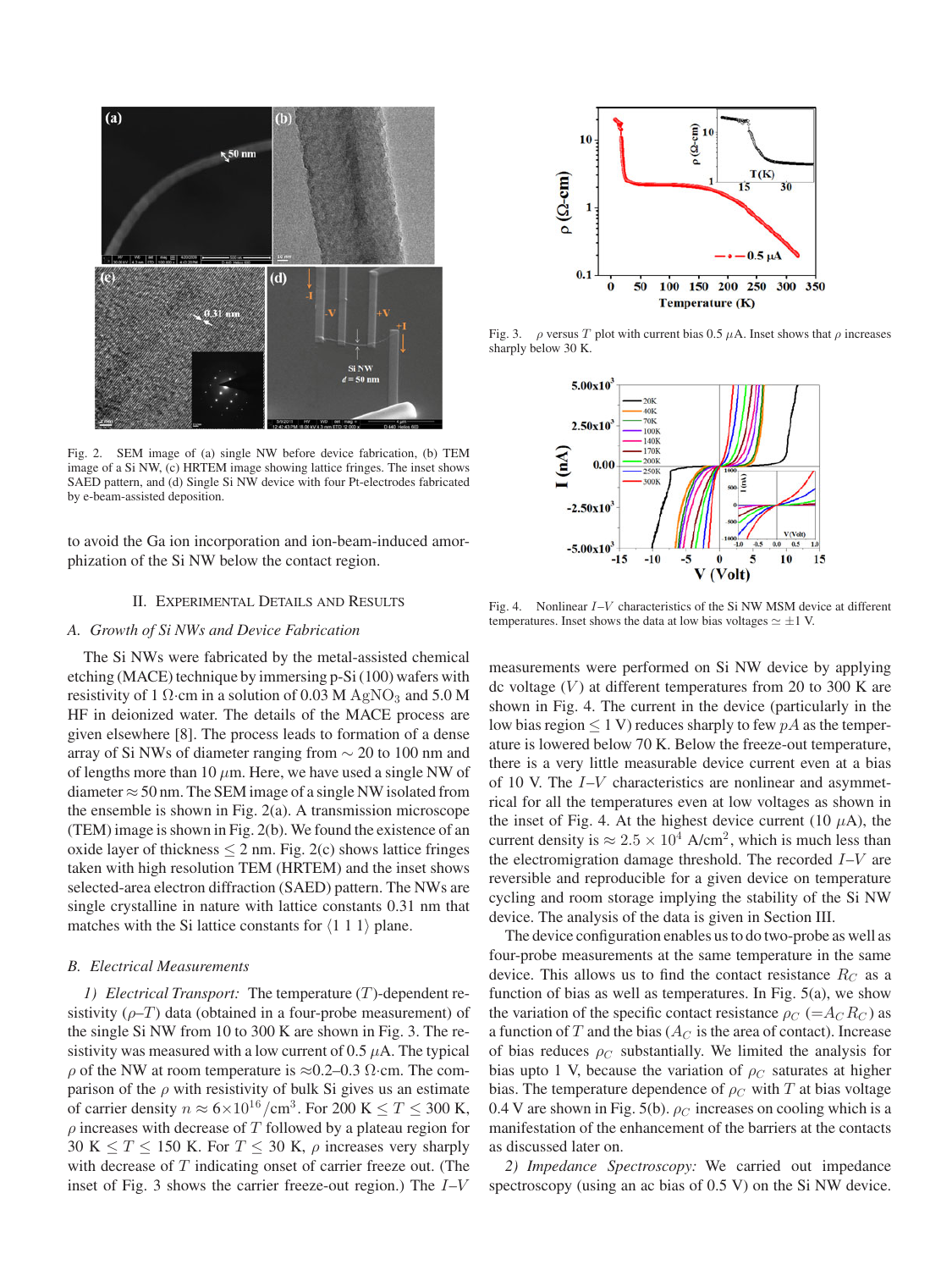

Fig. 5. (a) Bias dependence of specific contact resistance  $\rho_C$  at few representative temperatures. (b) Temperature dependence of  $\rho_C$  at bias 0.4 V.

The data at the room temperature are shown in Fig. 6. The Data at lower temperatures ( $T \leq 280$  K) become dominated by capacitance effects arising mainly from the spurious capacitance from the leads in the device which has  $SiO<sub>2</sub>$  dielectric underneath it. Fig.  $6(a)$  shows the impedance Z as a function of frequency (f) from 50 to  $10^5$  Hz. The frequency dependence of Z is similar to a low-pass filter to a roll off at  $f_C \approx 2$  KHz. This can be seen in the Nyquist plot ( $Z'$  versus  $Z''$ ) shown in Fig. 6(b), which shows an almost perfect semicircle. The impedance data have been analyzed using the model shown in Fig. 6(c), where  $R_1, C_1$  are the resistance and capacitance of lead 1 (including the SB at contact  $SB_1$ ) and  $R_2, C_2$  are corresponding figures for lead 2 (contact at  $SB_2$ ), respectively.  $R_{NW}$  is the Si NW resistance and  $C_{\text{sub}}$  is the spurious capacitance of the leads arising from the substrate dielectric. The parameters obtained from the model fit are shown in Table I. The dominant contribution that limits the time response arises from the  $C_{\text{sub}}$ , where  $f_C \approx 1/2\pi R_{\text{NW}} C_{\text{sub}}$ . A similar kind of parasitic capacitance contribution with same order of magnitude had been reported earlier in impedance spectroscopy experiments on  $SnO<sub>2</sub>$  single-NW measurements [9]. The value of the resistivity  $\rho$  obtained from direct dc four-probe measurements and that obtained from the model analysis (from  $R-C$  network) are plotted together in Fig. 7. The good agreement of the directly measured dc value and that measured from the model, validates the network model for our NW device. It appears that to make the MSM device operate at a higher frequency, the spurious capacitance needs to be reduced substantially.

# III. DISCUSSION

The MSM device has two Schottky contacts at the two junctions (SB<sub>1</sub> and SB<sub>2</sub>). The  $I-V$  data at few representative temperatures have been suitably analyzed as shown in Fig. 8 to find out the barrier heights  $\varphi_1$  and  $\varphi_2$  at the two contacts, where  $\varphi_1$ refers to  $SB_1$  and  $\varphi_2$  to barrier  $SB_2$  (see Fig. 1). This is under the assumption that the two contact areas are equal. In the MSM device, one junction is forward biased and other is reversed biased. In an ideal condition, (i.e., two equal contact areas, equal

TABLE 1 ELECTRICAL PARAMETERS FOR Si NW DEVICE WITH MS JUNCTIONS FROM IMPEDANCE SPECTROSCOPY AT 300 K



Fig. 6. (a) Plot of total impedance  $Z$  and the phase with frequency at 300 K. (b) Nyquist plot  $Z'$  versus  $Z''$  for the whole device. (c) Equivalent  $R-C$  network for the Si NW device.



Fig. 7. Comparison of two  $\rho$  values obtained from direct dc resistivity measurement and from the  $R-C$  model fit of impedance spectroscopy.

amount of Pt deposited at each electrode, and the same adhesion property of electrodes with Si NW) the two Schottky junctions must be identical attributing symmetric I–V characteristics. In our case, the deviation from symmetric nature of the  $I-V$  curves arise because of  $\varphi_1 \neq \varphi_2$ . This inequality arises from the likely differences in the surface conditions at the two ends that will determine the actual value of the barriers. It should be pointed out that the 2-nm-thin  $SiO<sub>2</sub>$  layer on Si NW may act as a tunneling barrier which can modulate the transport mechanism with the generation of the leakage current. Here, we excluded the contribution of the tunneling current.

The bias-dependent current  $I$  has been fitted with the equation for back-to-back Schottky diodes connected by a resistor [10]

$$
I(V) = I_0 \exp\left(\frac{qV'}{\eta kT} - 1\right)
$$

$$
\times \frac{\exp(\frac{-q(\varphi_1 + \varphi_2)}{kT})}{\exp(\frac{-q\varphi_2}{kT}) + \exp(\frac{-q\varphi_1}{kT})\exp(\frac{qV'}{\eta KT})}
$$
(1)

where,  $V' = V - IR_{NW}$  and  $I_0$  arises from thermoionic emission. The  $I-V$  data at low bias ( $< 0.5$  V) as well as the fitted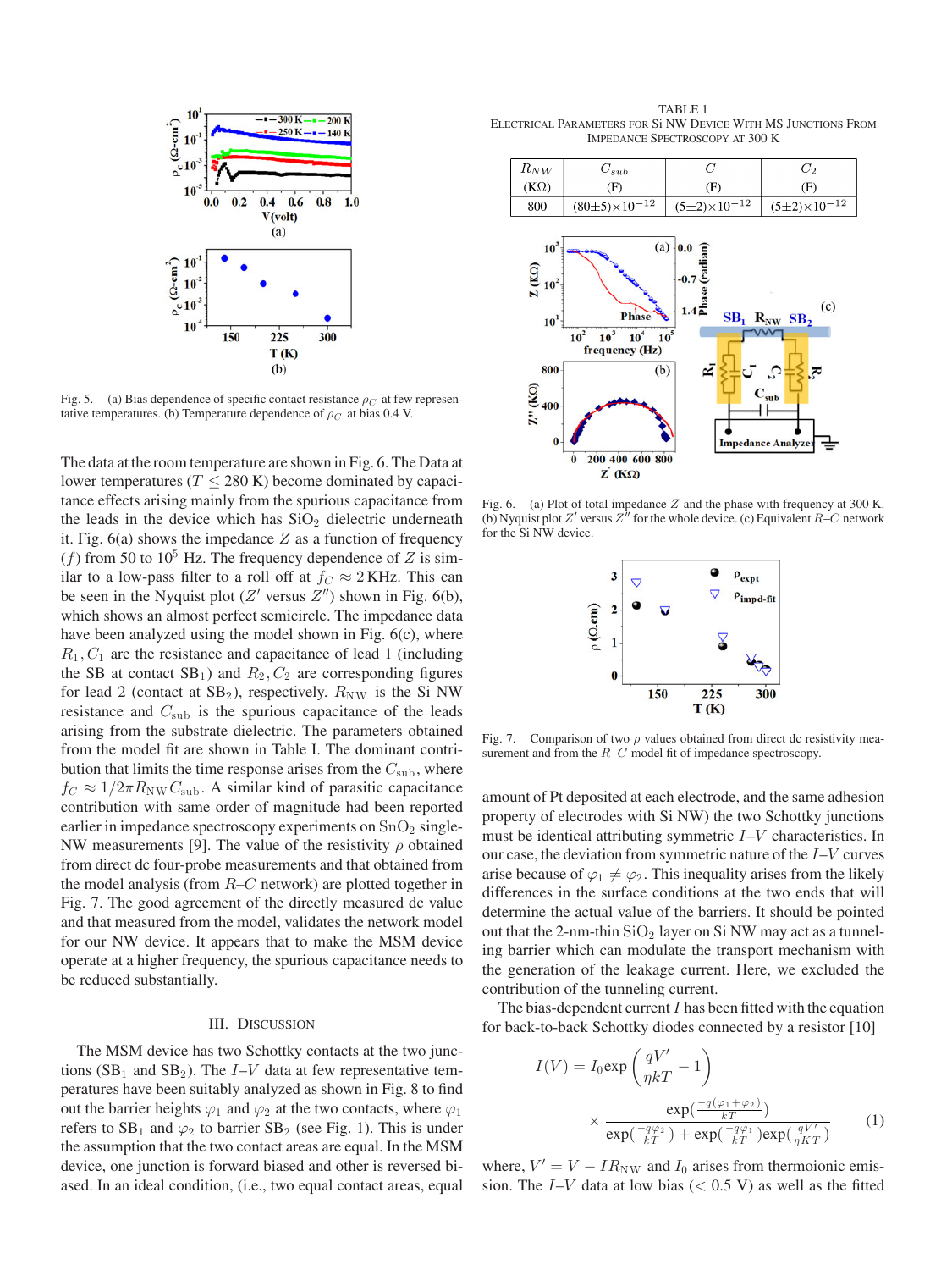

Fig. 8. (a)  $I-V$  data with fitted to (1) at few representative temperatures. (b) Variation of barrier heights  $\varphi_1$  and  $\varphi_2$  with temperature.

curves are shown in Fig. 8(a). We fitted (1) to the  $I-V$  data for obtaining the barrier heights directly from fitting not by the work function of metal and electron affinity of Si [11]. We find that  $\varphi_1 \neq \varphi_2$  for all temperatures which will lead to asymmetric I–V curves. We were unable to fit I–V curves for  $T \le 70$  K. The voltage  $\pm$  1 V is not sufficient enough to draw enough current across the device due to high contact resistances at the junctions and the measured current falls below the instrumental resolution. The experimentally obtained barrier heights as shown in Fig. 8(b), we have plotted the variation of the barrier heights as determined from the fit at different temperatures. At the room temperature,  $\varphi_1 \approx 0.1$  eV is higher than  $\varphi_2 \approx 0.04$  eV. However,  $\varphi_1$  and  $\varphi_2$  differ as the device is cooled down. Both  $\varphi_1$ and  $\varphi_2$  increase as T is lowered. However, they show saturation at lower temperatures. At lower temperatures, the contact resistances are very high and also the sample is highly resistive. As a result, the values of  $\varphi$  will be prone to error. The enhancement of the barriers at lower temperatures will lead to increased contact resistance on cooling as has been observed [See Fig. 5(b)].

The above analysis of the barrier assumes that in the region of low bias ( $\leq$  0.5 V), the barrier height  $\varphi_B$  of the SB is independent of bias and the only dependence is its  $T$  dependence. However, in reality, the barrier can have also a bias dependence. Such an approach has been used in analysis of the barrier in an earlier report [2], where the bias dependence of  $\varphi_B$  has been derived from the temperature dependence of the current measured at different bias. A reverse biased junction current follows the relation [2]

$$
I(V) = I_0 \exp\left(\frac{q\varphi_B}{\eta k_B T}\right) \tag{2}
$$

where  $\eta$  is the ideality factor. The value of  $\varphi_B$  obtained by this method is about 25–30% lower than that obtained from the analysis based on (1). The method shows a lowering of the barrier by applied bias. This, however, neglects the dependence of the barrier on temperature. The exact value of the SB thus will depend on the method used for evaluating it. Nevertheless, the values obtained by both methods are within reasonable range, considering that they have been evaluated with very different assumptions and equations.

The ideal SB height at a metal p-type semiconductor junction is given as  $\varphi = E_g - (\varphi_m - \chi_s)$  [12], where  $E_g$  is the band gap,  $\chi_s$  is the electron affinity of the semiconductor, and  $\varphi_m$  is the work function of the metal. For the p-type Si used here have  $\chi_s =$ 4.05 eV and  $E_g \approx 1.1$  eV [12]. For the metal electrode used here,  $\varphi_m$  value will be much less than that of pure Pt (6.4 eV) [11] because of the presence of large amount of amorphous carbon that forms the matrix of the deposited Pt due to the precursor used. Previous studies [13] showed that the volume fraction of carbon can be as large as 70% which estimates  $\varphi_m \sim 5$  eV. The estimated ideal barrier then is ∼ 0.15 eV, which is close to what we observe.

The barrier height observed in Si NWs will depend on factors like surface charge, image force [2], [14], Fermi level pinning [15], and leakage current by tunneling through thin  $SiO<sub>2</sub>$ layer. The surface charges can be immobilized on the surface  $(SiO<sub>2</sub>)$  shell. Similar to the effect of interface charges on the space charge region of a MS contact, the interface charges at the  $Si \ SiO_2$  interface in the NW will influence the potential profile and the barrier formation. One of the earlier studies [2] made the contacts using FIB deposited Pt and obtained contacts with ultralow barrier ∼ 0.015 eV. This also leads to low specific contact resistance. The image force plays an important role in barrier height lowering and applying the image force theory, we obtained carrier concentration  $2\times10^{16}$  cm<sup>-3</sup> which matches with the carrier concentration of the Si wafer that we used to prepare our NWs. This confirms the pristine quality of our NWs grown. It has been claimed that the exposure to Ga ions during Pt deposition amorphizes the Si NW in the contact region leading to low barrier formation. In our experiment, the deposition is done by electron beam, thus avoiding ion-beam-induced amorphization and creation of defects. Hence, Fermi level pinning due to disorder can be excluded. The interface states can act as pinning sites there.

The bias and temperature dependence of barrier height would depend on a number of factors primarily on the surface of the Si NW. The formation of the MSM device where the barrier heights can be reproducibly and predictably controlled, would need more control and understanding of surface states on Si NW, which will be a topic of future investigation.

## IV. CONCLUSION

We have fabricated an MSM device based on a single Si NW using e-beam-assisted deposition of Pt electrodes as contacts. We have investigated the temperature-dependent transport properties of the single Si NW device which include fourprobe resistivity, I–V characteristics, contact resistance, and ac